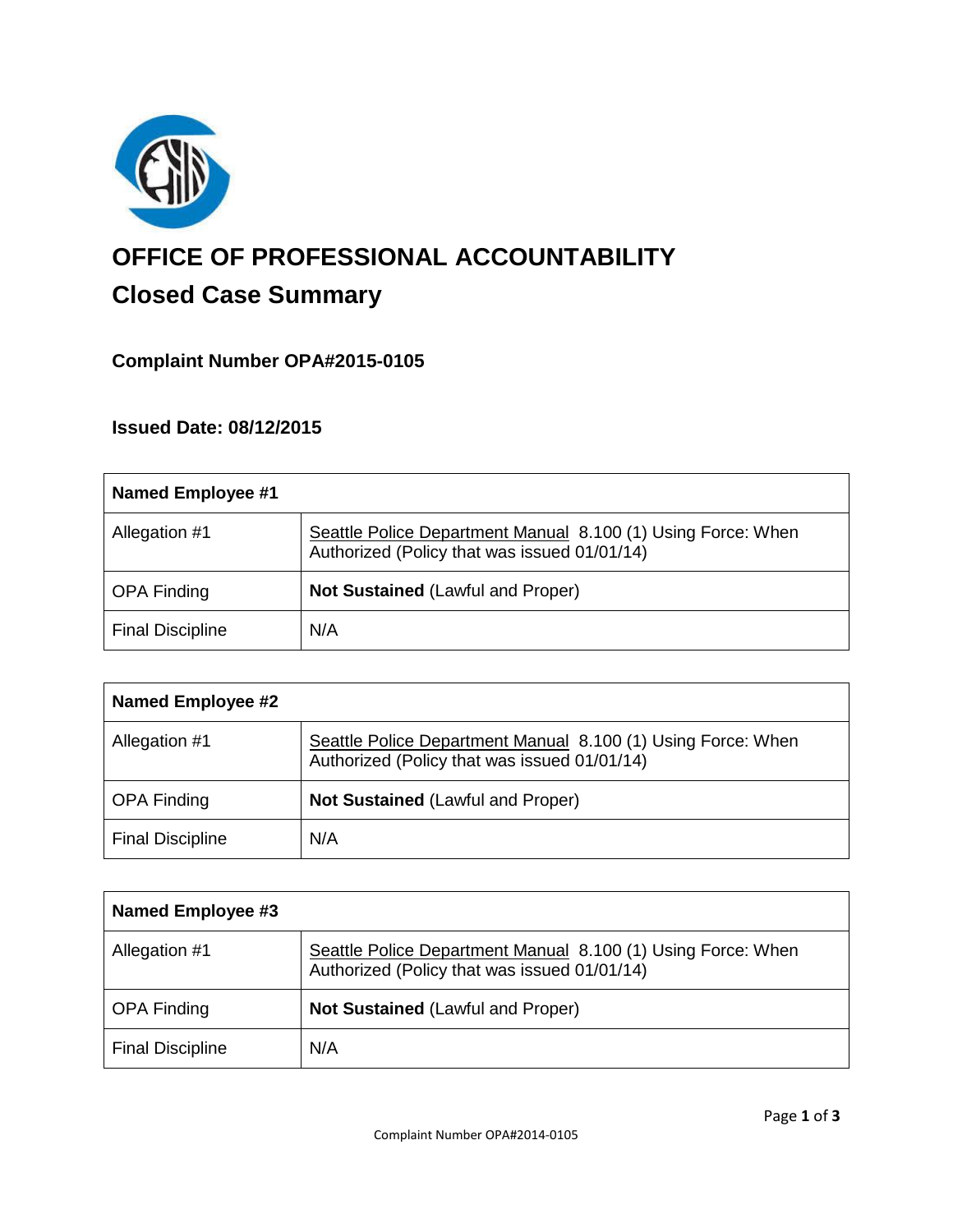## **INCIDENT SYNOPSIS**

The named employees responded to a 911 call that reported a "transient playing with a hand gun, not pointing it at anyone". The responding officers saw a male matching the description given by the caller. Named employees #2 and #3 attempted to contact the male, the suspect, while another officer searched the area where the suspect had been reported to have been standing. That officer found a handgun lying on the ground and informed named employees #1, #2 and #3 of this fact. The named employees attempted to detain the suspect but he ran from them. A foot pursuit ensued and named employee #2 chased on his police bicycle. Named employee #2 attempted to dismount his bicycle, which slid into the suspect's feet, causing the suspect to fall to the ground. The inadvertent take down occurred on a very steep slope. The named employees attempted to control the suspect, however, the suspect kicked named employee #1 forcefully in the chest causing him to flip backwards downhill. The named employees used reportable force to take the suspect into custody. The suspect was booked into jail and the handgun turned out to be a realistic looking pellet gun.

## **COMPLAINT**

The complainant, a supervisor within the department, alleged that the force used by the named employees was "excessive". It is further alleged that the reports do not fully explain the unfolding of events and justification for the force used.

#### **INVESTIGATION**

The OPA investigation included the following actions:

- 1. Review of the complaint memo
- 2. Search for and review of all relevant records and other evidence
- 3. Interviews of SPD employees

#### **ANALYSIS AND CONCLUSION**

An officer shall use only the force reasonable, necessary, and proportionate to effectively bring an incident or person under control, while protecting the lives of the officer or others. The named employees were investigating what they believed to be a weapons call on a busy downtown street. When they approached the subject, he ran. Officers used physical force to detain the subject. During the effort to control the subject, he kicked one of the named employees in the chest knocking the officer backwards. The evidence showed that the three named employees used reasonable and proportional physical force to arrest the subject. This use of force was reported following SPD policy.